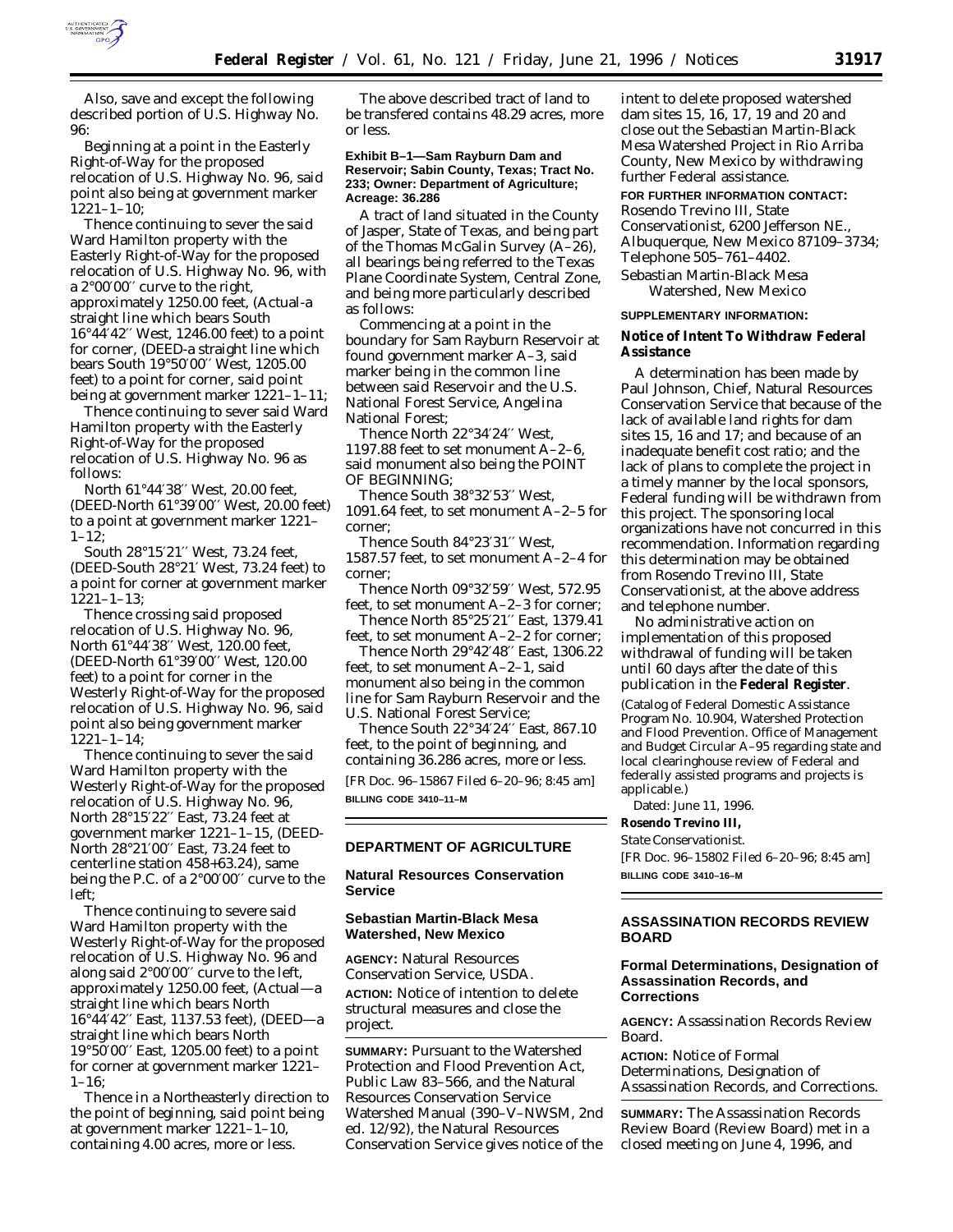made formal determinations on the release of records under the President John F. Kennedy Assassination Records Collection Act of 1992 (Supp. V 1994) (JFK Act). By issuing this notice, the Review Board complies with the section of the JFK Act that requires the Review Board to publish the results of its decisions on a document-by-document basis in the **Federal Register** within 14 days of the date of the decision.

**FOR FURTHER INFORMATION CONTACT:** T. Jeremy Gunn, General Counsel and Associate Director for Research and Analysis, Assassination Records Review Board, Second Floor, Washington, DC 20530, (202) 724–0088, fax (202) 724– 0457.

**SUPPLEMENTARY INFORMATION:** This notice complies with the requirements of the President John F. Kennedy Assassination Records Collection Act of 1992, 44 U.S.C. 2107.9(c)(4)(A) (1992). On June 4, 1996, the Review Board made formal determinations on records it reviewed under the JFK Act. These determinations are listed below. The assassination records are identified by the record identification number assigned in the President John F. Kennedy Assassination Records Collection database maintained by the National Archives.

## **Notice of Formal Determinations**

For each document, the number of releases of previously redacted information immediately follows the record identification number, followed in turn by the number of postponements sustained, and, where appropriate, the date the document is scheduled to be released or re-reviewed.

## *FBI Documents: Open in Full*

124–10046–10335; 1; 0; n/a 124–10049–10138; 6; 0; n/a 124–10049–10185; 9; 0; n/a 124–10077–10164; 5; 0; n/a 124–10077–10180; 5; 0; n/a 124–10077–10194; 5; 0; n/a 124–10077–10201; 1; 0; n/a 124–10086–10150; 7; 0; n/a 124–10250–10293; 1; 0; n/a 124–10121–10003; 4; 0; n/a 124–10132–10042; 4; 0; n/a 124–10133–10200; 4; 0; n/a 124–10156–10199; 8; 0; n/a 124–10156–10200; 21; 0; n/a 124–10156–10201; 8; 0; n/a 124–10162–10239; 7; 0; n/a 124–10174–10492; 4; 0; n/a 124–10175–10174; 77; 0; n/a 124–10175–10222; 90; 0; n/a 124–10176–10123; 2; 0; n/a 124–10231–10089; 5; 0; n/a 124–10232–10473; 6; 0; n/a 124–10233–10059; 2; 0; n/a

124–10250–10017; 5; 0; n/a 124–10250–10019; 5; 0; n/a 124–10250–10022; 5; 0; n/a 124–10250–10042; 5; 0; n/a 124–10254–10171; 6; 0; n/a 124–10254–10191; 13; 0; n/a 124–10254–10241; 48; 0; n/a 124–10270–10211; 8; 0; n/a 124–10273–10128; 2; 0; n/a 124–10274–10287; 1; 0; n/a 124–10275–10071; 28; 0; n/a 124–10276–10115; 66; 0; n/a 124–10276–10122; 30; 0; n/a 124–10276–10138; 8; 0; n/a *CIA Documents: Open in Full* 104–10003–10167; 11; 0; n/a 104–10006–10174; 3; 0; n/a 104–10013–10205; 9; 0; n/a 104–10013–10436; 16; 0; n/a *HSCA Documents: Open in Full* 180–10094–10334; 4; 0; n/a 180–10103–10488; 22; 0; n/a 180–10110–10091; 15; 0; n/a *FBI Documents: Postponed in Part* 124–10003–10054; 3; 3; 06/2006 124–10005–10361; 36; 3; 06/2006 124–10006–10211; 61; 3; 06/2006 124–10029–10304; 1; 1; 06/2006 124–10029–10309; 12; 3; 06/2006 124–10035–10112; 33; 2; 06/2006 124–10035–10369; 69; 5; 06/2006 124–10170–10125; 33; 2; 06/2006 124–10239–10198; 0; 5; 05/2006 124–10249–10276; 33; 2; 06/2006 124–10045–10261; 1; 1; 10/2017 124–10062–10391; 1; 1; 10/2017 124–10062–10454; 14; 1; 06/2006 124–10063–10461; 69; 5; 06/2006 124–10063–10477; 11; 8; 06/2006 124–10067–10273; 1; 6; 08/1996 124–10073–10091; 0; 5; 08/1996 124–10073–10467; 5; 5; 06/2006 124–10073–10468; 1; 12; 06/2006 124–10073–10475; 5; 5; 06/2006 124–10077–10102; 2; 2; 06/2006 124–10077–10175; 6; 1; 06/2006 124–10077–10188; 3; 3; 06/2006 124–10077–10198; 0; 1; 06/2006 124–10079–10232; 5; 8; 08/1996 124–10162–10102; 69; 5; 06/2006 124–10176–10379; 69; 5; 06/2006 124–10187–10067; 0; 5; 08/1996 124–10240–10230; 1; 1; 10/2017 124–10250–10071; 69; 5; 06/2006 124–10056–10377; 0; 1; 10/2017 124–10087–10001; 36; 8; 06/2006 124–10087–10350; 0; 1; 10/2017 124–10087–10355; 2; 2; 06/2006 124–10087–10458; 2; 2; 06/2006 124–10101–10152; 0; 2; 06/2006 124–10101–10163; 2; 4; 06/2006 124–10123–10106; 3; 3; 06/2006 124–10129–10311; 5; 1; 06/2006 124–10140–10163; 5; 1; 06/2006 124–10148–10055; 5; 1; 06/2006 124–10153–10060; 5; 1; 06/2006

124–10156–10401; 2; 2; 06/2006 124–10158–10025; 6; 4; 06/2006 124–10160–10026; 0; 10; 08/1996 124–10162–10248; 40; 4; 06/2006 124–10173–10365; 6; 4; 06/2006 124–10230–10240; 36; 8; 06/2006 124–10079–10467; 1; 2; 06/2006 124–10173–10207; 2; 1; 06/2006 124–10173–10364; 3; 3; 06/2006 124–10174–10490; 4; 3; 06/2006 124–10175–10007; 1; 2; 06/2006 124–10185–10284; 2; 2; 06/2006 124–10232–10031; 1; 2; 06/2006 124–10233–10172; 10; 4; 06/2006 124–10234–10243; 9; 4; 06/2006 124–10241–10178; 45; 3; 06/2006 124–10241–10196; 23; 3; 06/2006 124–10241–10201; 8; 3; 06/2006 124–10241–10202; 7; 3; 06/2006 124–10241–10205; 11; 3; 06/2006 124–10242–10255; 7; 3; 06/2006 124–10243–10369; 5; 3; 06/2006 124–10243–10377; 8; 3; 06/2006 124–10243–10378; 3; 3; 06/2006 124–10250–10057; 3; 3; 06/2006 124–10250–10338; 3; 3; 06/2006 124–10254–10173; 3; 3; 06/2006 124–10254–10179; 39; 3; 06/2006 124–10254–10196; 39; 3; 06/2006 124–10254–10261; 3; 3; 06/2006 124–10270–10192; 0; 4; 06/2006 124–10270–10313; 3; 3; 06/2006 124–10270–10327; 3; 3; 06/2006 124–10270–10330; 14; 9; 06/2006 124–10273–10442; 2; 2; 06/2006 *CIA Documents: Postponed in Part* 104–10003–10004; 5; 2; 05/2001 104–10003–10204; 2; 1; 05/1997 104–10004–10193; 0; 1; 05/2001 104–10004–10202; 16; 6; 05/2001 104–10005–10194; 0; 1; 05/1997 104–10005–10228; 3; 2; 05/1997 104–10005–10248; 14; 4; 05/1997 104–10005–10258; 5; 1; 05/2001 104–10005–10286; 4; 5; 12/1996 104–10005–10292; 1; 13; 05/1997 104–10005–10419; 0; 4; 05/2001 104–10006–10095; 10; 4; 06/2006 104–10006–10096; 135; 131; 05/1997 104–10006–10097; 35; 34; 05/1997 104–10006–10100; 7; 5; 06/2006 104–10006–10102; 5; 3; 06/2006 104–10006–10104; 4; 2; 06/2006 104–10006–10106; 3; 1; 06/2006 104–10006–10107; 15; 7; 06/2006 104–10006–10113; 6; 4; 06/2006 104–10006–10114; 4; 2; 06/2006 104–10006–10120; 4; 2; 06/2006 104–10006–10121; 84; 59; 05/1997 104–10006–10127; 12; 3; 06/2006 104–10006–10129; 4; 2; 06/2006 104–10006–10141; 6; 4; 06/2006 104–10006–10142; 4; 1; 06/2006 104–10006–10143; 5; 3; 06/2006 104–10006–10147; 10; 8; 06/2006 104–10006–10148; 3; 1; 06/2006 104–10006–10155; 8; 6; 06/2006 104–10006–10171; 11; 5; 06/2006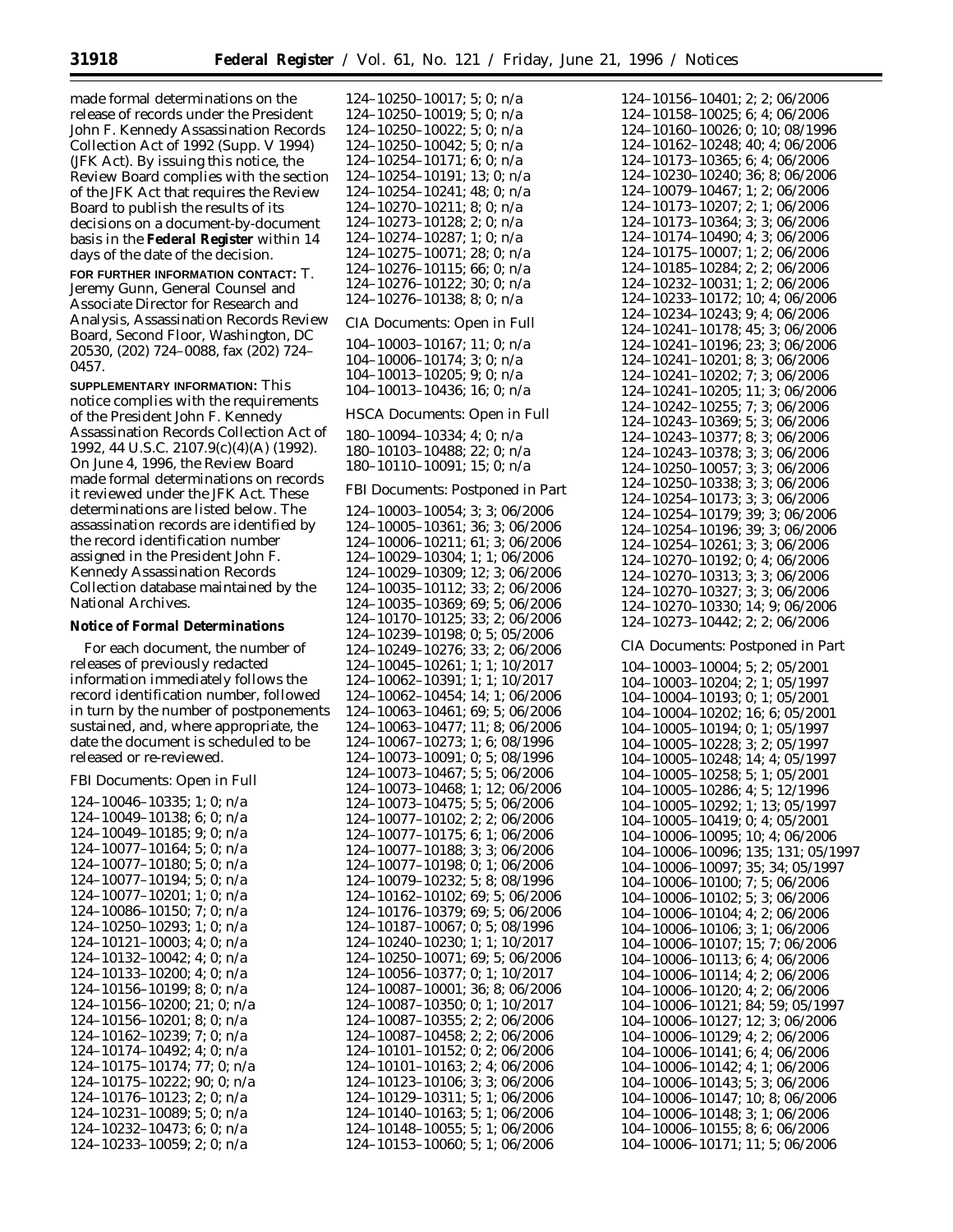▀

| 104-10006-10172; 31; 27; 06/2006      | 104-10009-10183; 2; 3; 05/1997        | 104-10015-10125; 9; 1; 05/2001           |
|---------------------------------------|---------------------------------------|------------------------------------------|
| 104-10006-10176; 197; 197; 05/1997    | 104-10009-10186; 3; 2; 05/1997        | $104-10015-10126$ ; 5; 1; 05/2001        |
|                                       |                                       |                                          |
| 104-10006-10178; 14; 7; 06/2006       | 104-10009-10192; 5; 2; 05/1997        | $104-10015-10127$ ; 5; 1; 05/2001        |
| 104-10006-10186; 25; 22; 06/2006      | 104-10009-10194; 2; 2; 05/1997        | $104-10015-10133$ ; 5; 1; 05/2001        |
| 104-10006-10188; 2; 2; 06/2006        | 104-10009-10196; 9; 3; 05/1997        | $104-10015-10135; 0; 3; 05/1997$         |
| 104-10006-10189; 5; 2; 06/2006        | 104-10009-10199; 3; 2; 05/1997        | 104-10015-10160; 3; 1; 05/2001           |
| $104-10006-10190$ ; 4; 2; 06/2006     | 104-10009-10202; 4; 2; 05/1997        | 104-10015-10163; 2; 3; 05/2001           |
| 104-10006-10193; 4; 2; 06/2006        | 104-10009-10206; 10; 2; 05/1997       | 104-10015-10192; 9; 3; 12/1996           |
| $104-10006-10201$ ; 3; 3; 06/2006     | $104-10009-10207$ ; 4; 2; 05/1997     | $104-10015-10216$ ; 3; 1; 05/2001        |
| 104-10006-10208; 8; 6; 06/2006        | $104-10009-10208$ ; 5; 2; 05/1997     |                                          |
|                                       |                                       | $104-10015-10226$ ; 2; 2; 05/1997        |
| $104-10006-10209$ ; 4; 1; 06/2006     | $104-10009-10210$ ; 3; 2; 05/1997     | 104-10015-10233; 3; 2; 05/1997           |
| $104-10006-10211$ ; 6; 4; 06/2006     | $104-10009-10212$ ; 5; 2; 05/1997     | 104-10015-10261; 55; 21; 12/1996         |
| $104-10006-10214$ ; 8; 6; 06/2006     | $104-10009-10214$ ; 9; 3; 05/1997     | 104-10015-10362; 7; 1; 05/2001           |
| $104-10006-10215$ ; 4; 2; 06/2006     | $104-10009-10215$ ; 5; 2; 05/1997     | $104-10015-10373; 0; 2; 05/2001$         |
| 104-10006-10218; 13; 11; 06/2006      | $104-10009-10278$ ; 0; 1; 05/2001     | $104-10015-10376$ ; 0; 3; 05/2001        |
| 104-10006-10221; 9; 7; 06/2006        | $104-10010-10019$ ; 9; 8; 05/1997     |                                          |
|                                       |                                       | $104-10015-10378$ ; 1; 3; 05/2001        |
| 104-10006-10224; 6; 4; 06/2006        | $104-10010-10073$ ; 0; 1; 05/2001     | $104-10015-10379; 4; 3; 05/2001$         |
| $104-10006-10226$ ; 18; 17; 05/1997   | 104-10010-10102; 0; 1; 05/2001        | $104-10015-10380; 0; 2; 05/2001$         |
| 104-10006-10227; 17; 14; 06/2006      | $104-10010-10120$ ; 0; 1; 05/2001     | $104-10015-10381$ ; 4; 3; 05/2001        |
| 104-10006-10229; 3; 2; 06/2006        | $104-10010-10192$ ; 6; 1; 05/2001     | $104-10015-10382$ ; 1; 1; 05/2001        |
| 104-10006-10233; 55; 54; 06/2006      | $104-10010-10250$ ; 0; 4; 05/2001     | $104-10015-10383; 2; 1; 05/2001$         |
| 104-10006-10236; 15; 13; 06/2006      | $104-10010-10255$ ; 1; 4; 05/2001     |                                          |
|                                       |                                       | 104-10015-10387; 8; 3; 05/2001           |
| 104-10006-10237; 12; 10; 06/2006      | $104-10010-10329$ ; 0; 2; 05/2001     | 104-10015-10388; 4; 1; 05/2001           |
| $104-10007-10205; 0; 2; 05/2001$      | 104-10010-10330; 0; 1; 05/2001        | $104-10015-10389; 2; 2; 05/2001$         |
| $104-10007-10223$ ; 2; 4; 05/1997     | $104-10010-10332$ ; 0; 1; 05/2001     | 104-10015-10394; 0; 2; 05/2001           |
| $104-10007-10241$ ; 0; 1; 05/2001     | $104-10010-10362$ ; 0; 1; 05/2001     | 104-10015-10397; 2; 2; 05/2001           |
| 104-10007-10244; 0; 1; 05/2001        | 104-10010-10379; 0; 1; 05/2001        | $104-10015-10405$ ; 5; 1; 05/2001        |
| $104-10009-10031$ ; 1; 2; 05/1997     | $104-10010-10405$ ; 0; 1; 05/2001     | 104-10015-10408; 3; 1; 05/2001           |
| $104-10009-10032; 2; 2; 05/1997$      | 104-10010-10427; 0; 2; 05/1997        |                                          |
|                                       |                                       | $104-10015-10411$ ; 6; 1; 05/2001        |
| $104-10009-10046$ ; 0; 1; 05/2001     | $104-10010-10441$ ; 1; 1; 05/2001     | $104-10015-10413$ ; 3; 1; 05/2001        |
| $104-10009-10051$ ; 3; 2; 05/1997     | $104-10010-10442; 0; 1; 05/2001$      | 104-10016-10020; 12; 1; 05/2001          |
| $104-10009-10052$ ; 3; 2; 05/1997     | 104-10011-10045; 65; 10; 12/1996      | $104-10017-10005$ ; 4; 2; 05/2001        |
| 104-10009-10053; 2; 2; 05/1997        | $104-10011-10060$ ; 0; 4; 05/2001     | $104-10017-10007$ ; 1; 2; 05/2001        |
| $104-10009-10054$ ; 3; 2; 05/1997     | $104-10011-10061$ ; 0; 2; 05/2001     | 104-10017-10013; 14; 1; 05/2001          |
| $104-10009-10055; 2; 2; 05/1997$      | $104-10011-10063; 0; 3; 05/2001$      | $104-10017-10014$ ; 15; 1; 05/2001       |
| $104-10009-10056$ ; 2; 2; 05/1997     | 104-10011-10097; 87; 5; 05/2001       | $104-10017-10018$ ; 4; 1; 05/2001        |
| $104-10009-10057$ ; 3; 2; 05/1997     | $104-10011-10103; 0; 1; 05/2001$      |                                          |
|                                       |                                       | 104-10017-10019; 17; 2; 05/2001          |
| $104-10009-10058$ ; 4; 2; 05/1997     | 104-10012-10028; 1; 2; 10/2017        | $104-10017-10023$ ; 4; 1; 05/2001        |
| $104 - 10009 - 10059$ ; 5; 5; 05/1997 | 104-10012-10034; 30; 5; 12/1996       | 104-10017-10024; 6; 1; 05/2001           |
| $104-10009-10060; 3; 2; 05/1997$      | 104-10012-10038; 16; 2; 05/1997       | $104-10017-10025$ ; 1; 2; 05/2001        |
| 104-10009-10061; 2; 2; 05/1997        | 104-10012-10069; 13; 2; 06/2006       | 104-10017-10039; 0; 2; 05/2001           |
| 104-10009-10062; 2; 3; 05/1997        | 104-10012-10070; 7; 1; 05/1997        | $104-10017-10043$ ; 4; 1; 05/2001        |
| $104-10009-10063; 2; 2; 05/1997$      | 104-10012-10111; 28; 16; 05/1997      | 104-10017-10044; 1; 2; 05/2001           |
| $104-10009-10064; 2; 2; 05/1997$      | 104-10013-10004; 915; 60; 12/1996     | $104-10017-10047; 4; 1; 05/2001$         |
| 104-10009-10065; 2; 2; 05/1997        | $104 - 10013 - 10039$ ; 3; 4; 05/1997 |                                          |
|                                       |                                       | $104-10017-10050$ ; 7; 2; 05/2001        |
| 104-10009-10066; 2; 2; 05/1997        | $104-10013-10062$ ; 6; 2; 05/1997     | 104-10017-10055; 1; 2; 05/2001           |
| $104-10009-10068$ ; 2; 2; 05/1997     | $104-10013-10089$ ; 11; 1; 05/1997    | $104-10017-10072$ ; 3; 1; 05/2001        |
| $104-10009-10070$ ; 1; 2; 05/1997     | 104-10013-10308; 9; 1; 06/2006        | $104-10017-10075$ ; 3; 2; 05/2001        |
| $104-10009-10078$ ; 1; 2; 05/1997     | $104-10013-10318$ ; 4; 1; 05/1997     | $104-10017-10079$ ; 8; 2; 05/2001        |
| $104-10009-10087; 2; 2; 05/1997$      | 104-10013-10319; 3; 1; 06/2006        | $104-10017-10081$ ; 5; 1; 05/2001        |
| $104-10009-10101; 1; 2; 05/2001$      | $104-10013-10341$ ; 5; 2; 05/1997     | $104-10017-10082; 7; 2; 05/2001$         |
| $104-10009-10103; 2; 3; 05/1997$      | $104-10013-10343$ ; 10; 1; 05/1997    |                                          |
|                                       |                                       | $104-10018-10095; 2; 1; 05/2001$         |
| $104-10009-10105$ ; 4; 3; 05/1997     | 104-10013-10348; 1; 2; 06/2006        | $104-10018-10099$ ; 2; 1; 05/2001        |
| $104-10009-10106$ ; 1; 2; 05/1997     | 104-10013-10349; 9; 3; 06/2006        | 104-10086-10001; 915; 60; 12/1996        |
| $104-10009-10107$ ; 3; 2; 05/1997     | $104-10013-10350$ ; 10; 2; 06/2006    | <b>HSCA Documents: Postponed in Part</b> |
| $104-10009-10110$ ; 2; 2; 05/1997     | $104-10013-10352$ ; 4; 1; 06/2006     |                                          |
| $104-10009-10111$ ; 4; 2; 05/1997     | $104-10013-10360$ ; 17; 8; 06/2006    | 180-10077-10050; 1; 104; 10/2017         |
| $104-10009-10115$ ; 2; 2; 05/1997     | 104-10013-10361; 29; 3; 05/1997       | 180-10077-10307; 1; 1; 10/2017           |
| $104-10009-10124$ ; 5; 2; 05/1997     | $104 - 10013 - 10381$ ; 7; 1; 05/1997 | 180-10080-10216; 1; 1; 10/2017           |
| 104-10009-10131; 16; 3; 05/1997       | 104-10013-10387; 30; 5; 05/1997       |                                          |
| $104-10009-10132; 2; 2; 05/1997$      | $104-10013-10397$ ; 10; 7; 05/1997    | Notice of Additional Openings in Full    |
|                                       |                                       |                                          |
| $104-10009-10134$ ; 4; 2; 05/1997     | $104-10013-10406$ ; 12; 1; 10/2017    | After consultation with appropriate      |
| $104-10009-10139; 1; 2; 05/1997$      | 104-10013-10416; 9; 2; 10/2017        | Federal Agencies, the Review Board       |
| $104-10009-10156$ ; 2; 2; 05/1997     | 104-10013-10424; 22; 1; 10/2017       | announces that the following Federal     |
| $104-10009-10160; 3; 7; 05/1997$      | 104-10013-10431; 1; 1; 05/1997        | Bureau of Investigation records are now  |
| $104-10009-10170; 1; 2; 05/1997$      | $104-10014-10016$ ; 4; 1; 12/1996     | being opened in full: 124-10001-10460;   |
| $104-10009-10172$ ; 1; 2; 05/1997     | 104-10014-10046; 915; 60; 12/1996     | 124-10003-10217; 124-10031-10275;        |
| $104-10009-10174$ ; 5; 3; 05/1997     | 104-10015-10008; 915; 60; 12/1996     | $124-10035-10275$ ; $124-10035-10485$ ;  |
| $104-10009-10175$ ; 4; 2; 05/1997     | $104-10015-10110$ ; 2; 3; 05/2001     | 124-10055-10018; 124-10055-10037;        |
|                                       |                                       |                                          |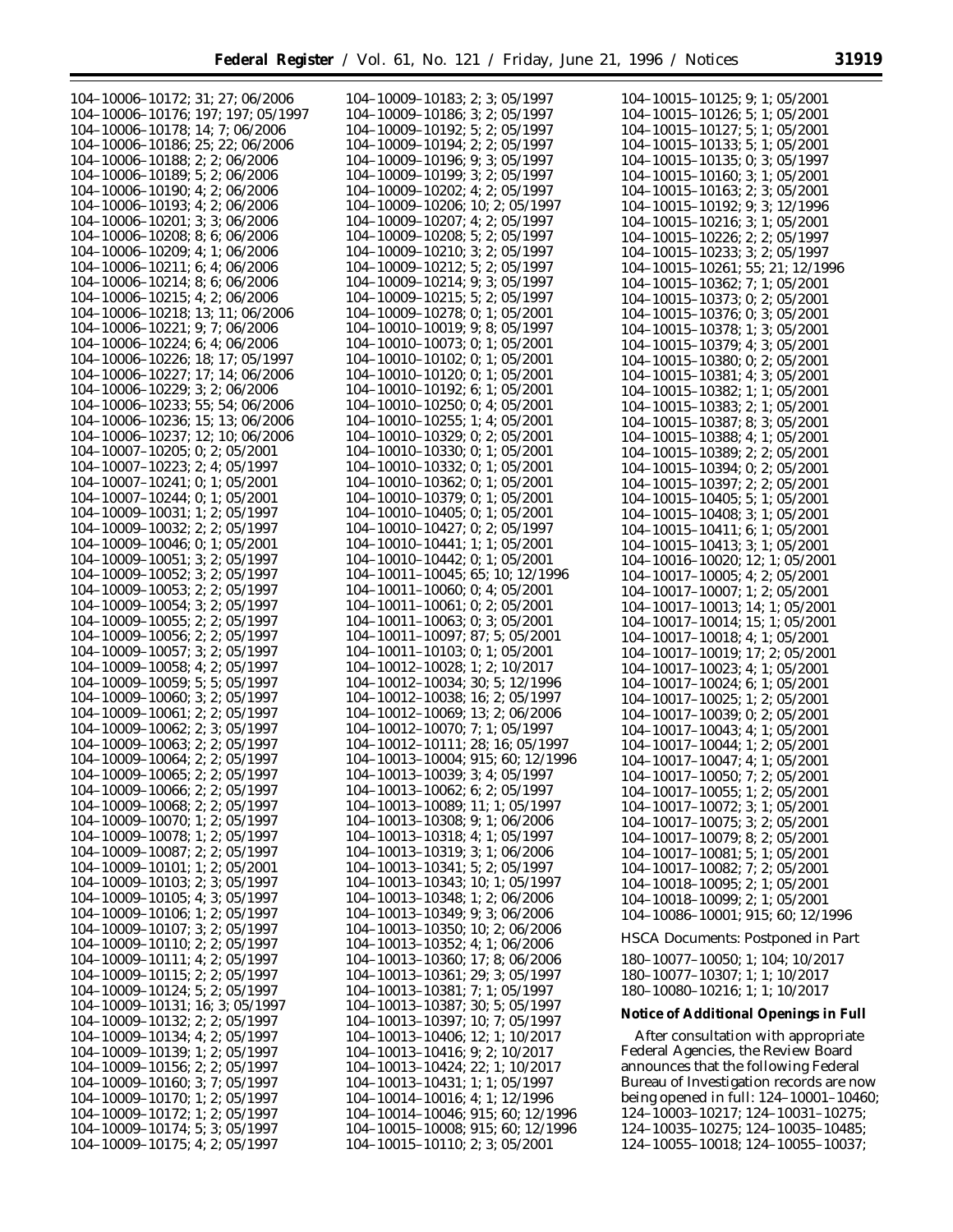124–10087–10484; 0; 1; 05/2006

| $124-10055-10119$ ; $124-10063-10134$ ; | $124 - 10087 - 10499$ ; 5; 1; 05/2006 | $124 - 10006 - 10346$ ; 0; 2; 05/2006      |
|-----------------------------------------|---------------------------------------|--------------------------------------------|
| 124-10063-10373; 124-10063-10403;       | $124 - 10090 - 10198$ ; 4; 4; 05/2006 | $124-10035-10430; 0; 1; 05/2006$           |
| $124-10065-10273$ ; $124-10065-10384$ ; | $124 - 10103 - 10039$ ; 0; 2; 05/2006 | $124 - 10082 - 10269$ ; 0; 1; 05/2006      |
| $124-10086-10209$ ; $124-10086-10210$ ; | $124 - 10144 - 10333$ ; 0; 1; 05/2006 |                                            |
| $124-10086-10223$ ; $124-10097-10080$ ; | $124 - 10151 - 10309$ ; 0; 1; 05/2006 | $124-10082-10361; 0; 2; 05/2006$           |
|                                         |                                       | 124-10087-10389; 0; 28; 05/2006            |
| $124-10121-10044$ ; $124-10129-10298$ ; | $124 - 10155 - 10019$ ; 0; 2; 05/2006 | 124-10141-10036; 0; 2; 05/2006             |
| 124-10130-10184; 124-10130-10195;       | 124-10158-10218; 1; 1; 05/2006        | $124 - 10141 - 10039$ ; 0; 4; 05/2006      |
| $124-10131-10001$ ; $124-10132-10020$ ; | $124 - 10158 - 10324$ ; 0; 4; 05/2006 | $124 - 10155 - 10213$ ; 0; 1; 05/2006      |
| $124-10133-10190; 124-10135-10157;$     | 124-10163-10288; 0; 4; 05/2006        | $124 - 10227 - 10194$ ; 0; 2; 05/2006      |
| 124-10136-10032; 124-10140-10085;       | 124-10169-10389; 0; 1; 05/2006        | $124 - 10227 - 10249$ ; 0; 1; 05/2006      |
| $124-10140-10195$ ; $124-10147-10104$ ; | $124 - 10171 - 10046$ ; 0; 2; 05/2006 | 124-10232-10347; 0; 2; 05/2006             |
| $124-10148-10065$ ; $124-10149-10074$ ; | 124-10171-10454; 0; 4; 05/2006        |                                            |
| $124-10151-10485$ ; $124-10151-10486$ ; | $124 - 10171 - 10476$ ; 0; 5; 05/2006 | 124-10239-10109; 0; 28; 05/2006            |
| $124-10152-10003$ ; $124-10152-10042$ ; | $124 - 10173 - 10125$ ; 0; 1; 05/2006 | $124 - 10240 - 10073$ ; 0; 2; 05/2006      |
| $124-10158-10153$ ; $124-10166-10018$ ; | 124-10174-10354; 0; 4; 05/2006        | $124 - 10241 - 10179$ ; 0; 4; 05/2006      |
| 124-10170-10134; 124-10170-10325;       | 124-10174-10359; 0; 3; 05/2006        | $124 - 10241 - 10203$ ; 0; 2; 05/2006      |
| 124-10173-10362; 124-10173-10366;       | $124 - 10175 - 10493$ ; 1; 1; 05/2006 | $124 - 10244 - 10079$ ; 0; 4; 05/2006      |
| $124-10175-10049; 124-10175-10261;$     | 124-10176-10380; 0; 1; 05/2006        | $124 - 10244 - 10085$ ; 0; 2; 05/2006      |
| 124-10176-10322; 124-10228-10013;       | $124 - 10176 - 10384$ ; 0; 2; 05/2006 | $124 - 10248 - 10061$ ; 0; 1; 05/2006      |
| 124-10232-10472; 124-10235-10076;       | $124 - 10231 - 10063$ ; 0; 1; 05/2006 | $124 - 10249 - 10220$ ; 0; 1; 05/2006      |
|                                         | $124 - 10231 - 10323$ ; 0; 2; 05/2006 | 124-10251-10336; 0; 4; 05/2006             |
| $124-10239-10204$ ; $124-10240-10247$ ; | 124-10242-10313; 5; 1; 05/2006        | 124-10251-10337; 0; 2; 05/2006             |
| $124-10240-10257$ ; $124-10247-10133$ ; | 124-10244-10276; 0; 2; 05/2006        |                                            |
| 124-10249-10174; 124-10250-10055;       |                                       | 124-10265-10325; 1; 1; 05/2006             |
| $124-10250-10056$ ; $124-10250-10266$ ; | $124 - 10244 - 10292$ ; 0; 6; 05/2006 | 124-10267-10183; 4; 3; 05/2006             |
| $124-10250-10270$ ; $124-10250-10337$ ; | 124-10245-10108; 0; 1; 05/2006        | $124 - 10275 - 10296$ ; 0; 1; 05/2006      |
| $124-10250-10385$ ; $124-10254-10174$ ; | $124 - 10245 - 10110$ ; 0; 1; 05/2006 | Designation of Assassination Records       |
| 124-10254-10184; 124-10254-10200;       | 124-10245-10279; 0; 2; 05/2006        |                                            |
| 124-10254-10234; 124-10254-10242;       | 124-10245-10410; 0; 6; 05/2006        | On June 4, 1996, by unanimous vote,        |
| $124-10270-10008$ ; $124-10270-10129$ ; | $124 - 10245 - 10422$ ; 0; 4; 05/2006 | the Review Board designated the            |
| $124-10270-10176$ ; $124-10270-10420$ ; | $124 - 10245 - 10435$ ; 0; 3; 05/2006 | following United States Secret Service     |
| $124-10270-10458$ ; $124-10271-10097$ ; | $124 - 10248 - 10248$ ; 0; 1; 05/2006 | documents as assassination records         |
| 124-10273-10409; 124-10273-10477;       | $124 - 10251 - 10073$ ; 0; 4; 05/2006 | pursuant to section $7(i)(2)(A)$ and       |
| $124-10274-10073$ ; $124-10274-10075$ ; | $124 - 10251 - 10074$ ; 0; 2; 05/2006 | $9(c)(1)(A)$ of the JFK Act and § 1400.1   |
| 124-10274-10174; 124-10274-10176;       | $124 - 10254 - 10110$ ; 0; 1; 05/2006 | and §1400.8 of the Guidance for            |
| 124-10275-10293; 124-10276-10079;       | 124-10254-10386; 4; 1; 05/2006        | Interpretation and Implementation of       |
| $124-10276-10080; 124-10276-10083;$     | $124 - 10255 - 10170$ ; 0; 4; 05/2006 | the JFK Act, 36 CFR Part 1400 (1995):      |
| $124-10276-10111$ ; $124-10276-10144$ ; | 124-10258-10019; 0; 2; 05/2006        | USSS correspondence with members of        |
| 124-10276-10298.                        | $124 - 10270 - 10225$ ; 0; 4; 05/2006 | the Warren Commission (1964); selected     |
|                                         | 124-10272-10338; 0; 2; 05/2006        | documents from the "protective"            |
| <b>Additional releases</b>              | 124-10272-10424; 2; 1; 05/2006        | research" file (1962-1964); and the        |
| It is the Board's policy to release     | $124 - 10276 - 10204$ ; 0; 2; 05/2006 | document "Briefing Book: Director's        |
| duplicates of records on the same terms | 124-10232-10371; 0; 2; 05/2006        | Appearance Before the House Select         |
| and conditions as those records which   | $124 - 10235 - 10081$ ; 0; 1; 05/2006 | Committee on Assassinations, December      |
| it previously voted. The following      | $124 - 10240 - 10060$ ; 0; 2; 05/2006 | 1978." In not designating some records     |
| determinations are noticed pursuant to  | 124-10240-10083; 0; 9; 05/2006        | from the "protective research" file as     |
| that policy:                            | 124-10240-10275; 1; 1; 05/2006        | assassination records, the Review Board    |
|                                         | $124 - 10247 - 10200$ ; 0; 1; 05/2006 | relied upon the advice of its staff, which |
| FBI Document: Postponed in Part         | 124-10247-10239; 0; 1; 05/2006        |                                            |
| 124-10002-10338; 0; 1; 05/2006          |                                       | conducted a thorough review of             |
| $124 - 10005 - 10047$ ; 0; 1; 05/2006   | 124-10250-10035; 2; 1; 05/2006        | materials in the above listed categories.  |
| $124-10037-10278$ ; 0; 2; 05/2006       | 124-10250-10044; 1; 1; 05/2006        | Corrections                                |
| 124-10037-10319; 0; 4; 05/2006          | 124-10250-10102; 0; 1; 05/2006        |                                            |
| 124-10079-10352; 0; 10; 05/2006         | $124-10001-10095$ ; 0; 4; 05/2006     | On May 14 and 15, 1996, the Review         |
| 124-10086-10274; 1; 1; 05/2006          | $124 - 10002 - 10056$ ; 0; 2; 05/2006 | Board made formal determinations that      |
| $124 - 10087 - 10267$ ; 4; 1; 05/2006   | 124-10002-10176; 0; 2; 05/2006        | were published in the Tuesday, June 4,     |
| $124-10087-10320$ ; 0; 4; 05/2006       | 124-10003-10106; 5; 5; 05/2006        | 1996, Federal Register (FR Doc. 96-        |
| 124-10087-10374; 0; 3; 05/2006          | 124-10005-10374; 0; 1; 05/2006        | 13838, 61 FR 28158). For that notice       |

| Record No. | Previously published                                                                                                                                                     | Correct data                       |
|------------|--------------------------------------------------------------------------------------------------------------------------------------------------------------------------|------------------------------------|
|            | 0, 1, Postponed in Part, 05/2006    1, 0, Open in Full, n/a.<br>26, 7, Postponed in Part, 05/2006<br>4, 4, Postponed in Part, 05/2006  5, 3, Postponed in Part, 05/2006. | 26, 5, Postponed in Part, 05/2006. |

make the following corrections:

124–10006–10338; 0; 4; 05/2006